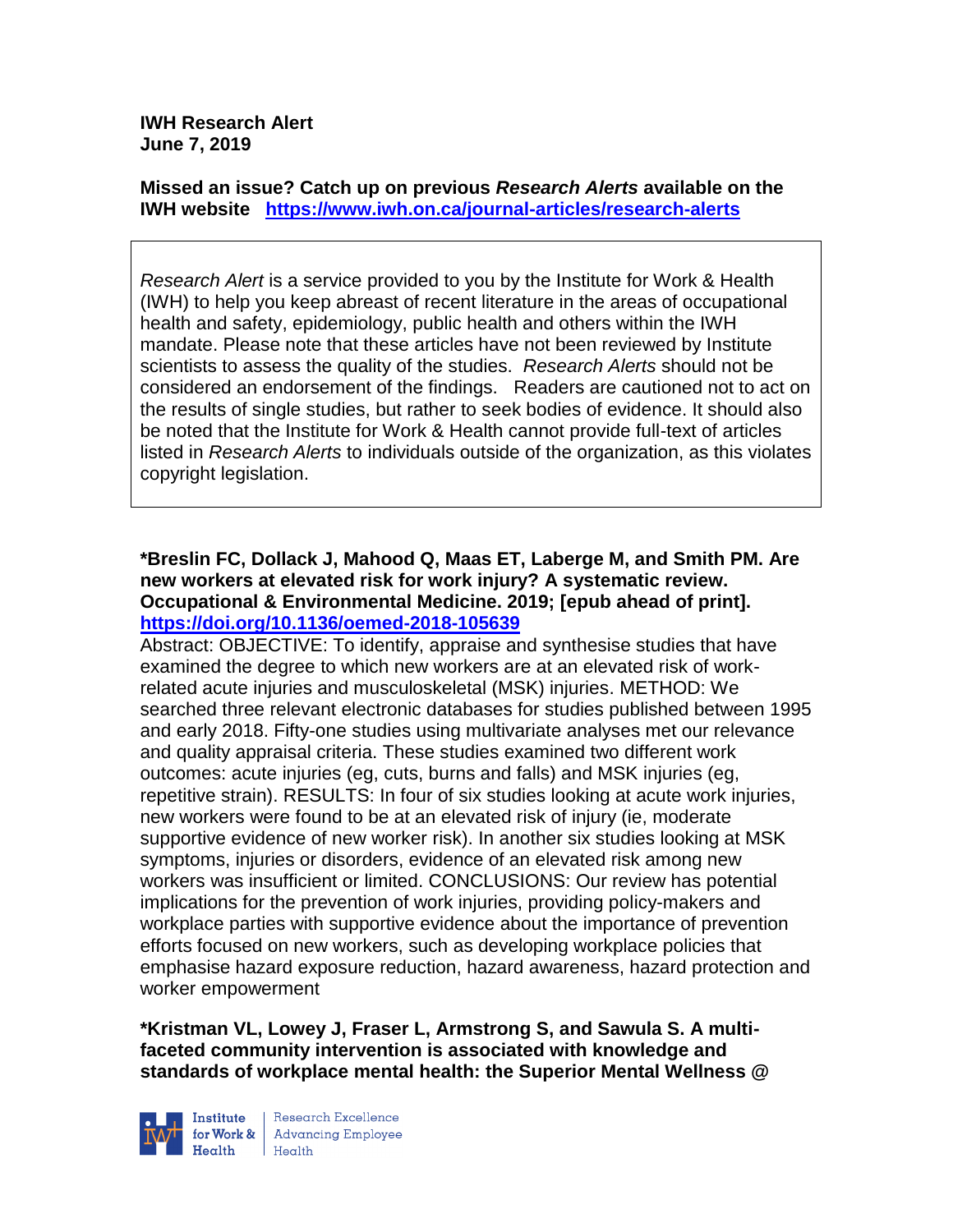## **Work study. BMC Public Health. 2019; 19(1):638-648. <https://doi.org/10.1186/s12889-019-6976-x>**

Abstract: BACKGROUND: Poor psychosocial work environments, such as those with low psychological support and high demands, can be harmful to the mental health of workers. In Canada, the National Standard for Psychological Health and Safety in the Workplace (the Standard) provides a comprehensive framework for organizations to identify hazards that may contribute to the psychological harm of employees. This study examines the association between a multi-faceted community intervention, the Superior Mental Wellness @ Work program designed to increase awareness of mental health and the National Standard, and outcomes assessing increased awareness and response to the Standard. These outcomes included the 1) prioritization of workplace mental health; 2) familiarity with the Standard; and 3) knowledge of mental health. METHODS: A quasiexperimental design was used to assess the associations of interest. Surveys were sent to two random samples of employer representatives pre-and postintervention. Intervention participants were also compared to non-participants at the post-intervention stage. T-tests and chi-square tests were used to compare differences between pre- and post-intervention outcomes and also between intervention participants and non-participants identified at the post-intervention survey. RESULTS: The multi-faceted community intervention was associated with increased familiarity of the Standard, and increased knowledge of mental health challenges, mental health promotion, and existing resources at a community-level. When comparing those companies who participated in the intervention versus those who did not, participants were more likely to prioritize mental health in the workplace. Participants reported a greater need for support to address workplace mental health, poorer perceived mental health of employees, and greater stigma than non-participants. However, participants were more likely to be familiar with the Standard, have an action plan to implement the Standard, and be prepared to champion mental health in the workplace. Participants also had greater knowledge of workplace mental health in general compared to non-participants. CONCLUSIONS: The multi-faceted community intervention, the Superior Mental Wellness @ Work project, was associated with increased familiarity of the Standard, and increased knowledge of mental health challenges, mental health promotion, and existing resources at a communitylevel. Such a multi-faceted intervention has the capacity to improve mental health literacy and awareness of the Standard

# **\*Shafi R, Smith PM, and Colantonio A. Assault predicts time away from work after claims for work-related mild traumatic brain injury. Occupational & Environmental Medicine. 2019; [epub ahead of print].**

**<https://doi.org/10.1136/oemed-2018-105621>**

Abstract: INTRODUCTION: Workplace violence carries a substantial economic loss burden. Up to 10% of all traumatic brain injury (TBI) admissions result from physical assault. There remains a paucity of research on assault as a mechanism of injury, taking into account sex, and its association with work re-



Research Excellence for Work & | Advancing Employee Health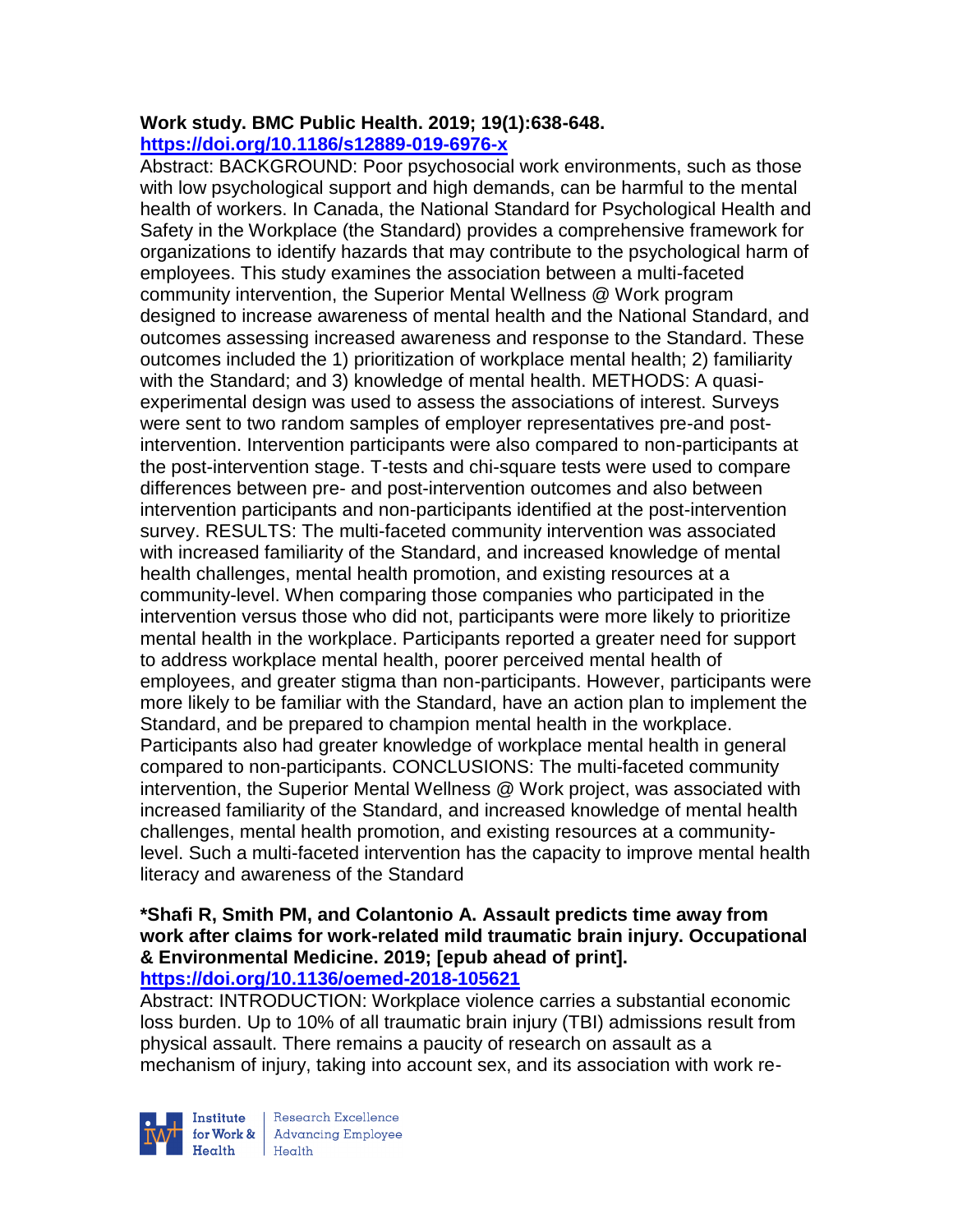entry. OBJECTIVES: The aim of this study was to characterise, by sex, the sample of workers who had sustained a work-related mild TBI (wr-mTBI) and to assess the independent influence of assault, as a mechanism of injury, on time away from work. METHODS: A population-based retrospective cohort of workers' compensation claimants in Australia (n=3129) who had sustained a wr-mTBI was used for this study. A multivariable logistic regression analysis assessed whether workers who had sustained wr-mTBI as a result of assault (wr-mTBI-assault) were more likely to claim time off work compared with workers who had sustained a wr-mTBI due to other mechanisms. RESULTS: Among claimants who sustained a wr-mTBI, 9% were as a result of assault. The distribution of demographic and vocational variables differed between the wr-mTBI-assault, and not due to assault, both in the full sample, and separately for men and women. After controlling for potential confounding factors, workers who sustained wrmTBI-assault, compared with other mechanisms, were more likely to take days off work (OR 2.14, 95% CI 1.53 to 2.99) within a 3-month timeframe. CONCLUSION: The results have policy-related implications. Sex-specific and workplace-specific prevention strategies need to be considered and provisions to support return-to-work and well-being within this vulnerable cohort should be examined

#### **Boyle E, Cassidy JD, and Cote P. Determining the reliability and convergent validity of a return-to-work status questionnaire. Work. 2019; 63(1):69-80. <https://doi.org/10.3233/WOR-192909>**

Abstract: BACKGROUND: In occupational rehabilitation programs, return-to-work is a key outcome measure; however, the studies either used different definitions for return-to-work or do not provide their definition. In order to provide a solution to this issue, we developed a self-report return-to-work measure. OBJECTIVE: We investigated the reliability and validity of a self-report return-to-work questionnaire in a cohort of workers with a work-related injury. METHODS: Two research assistants independently administered the baseline questionnaires and a follow-up questionnaire. The questionnaires contained work-related questions (e.g., currently working, if duties changed) that were used to create a fourcategory work status measure. Pain-related and a recovery questions were also asked. We obtained loss of earnings data from the compensation board. The short-term reliability and convergent validity were assessed. RESULTS: We recruited 75 workers, and 57 completed the test-re-test baseline questionnaire, and 51 completed the follow-up. The mean age was 45.4 years and 57% were female. The participants had a mixture of musculoskeletal injuries. Most were in the acute stage, but 17% of the participants were injured for more than a year. The short-term reliability of current working status had a kappa value of 0.90. Participants who were not working had higher levels of pain-related disability than those who were working. The kappa value for the agreement between selfreported working status and administrative data on receiving any loss of earnings payment was around 0.65. CONCLUSIONS: Our study provides evidence of reliability and validity for a new return-to-work measure



Research Excellence for Work & | Advancing Employee Health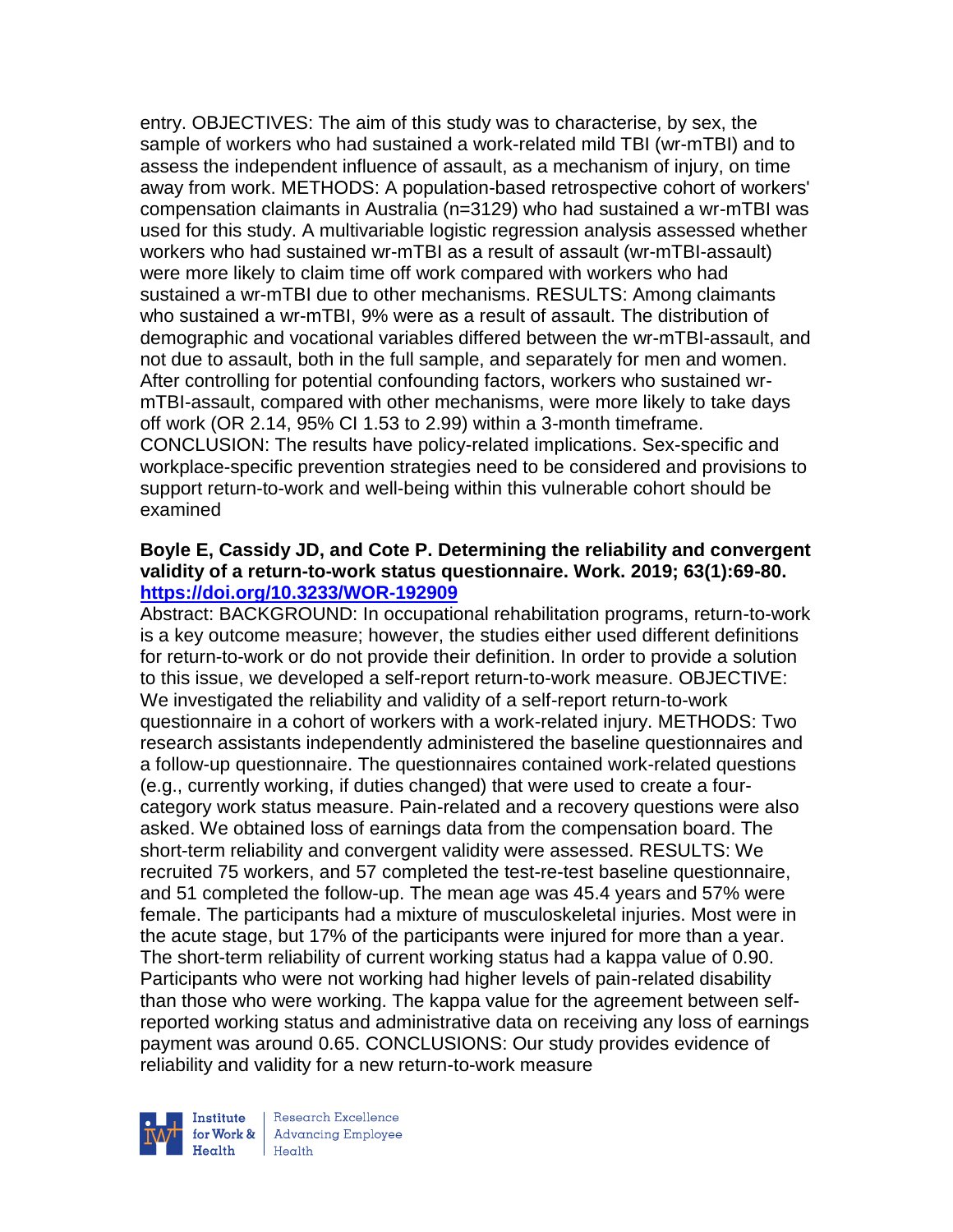## **Cheng WJ, Chung PH, and Cheng Y. Transfer of the health care burden of occupational injuries and diseases from labor insurance to national health insurance in Taiwan. American Journal of Industrial Medicine. 2019; 62(6):496-502.**

# **<https://doi.org/10.1002/ajim.22979>**

Abstract: BACKGROUND: Occupational injury and diseases result in substantial national health care burden. However, medical costs are often transferred to injured workers or the health insurance system. This study aims to examine the health care service utilization patterns of injured workers under the National Health Insurance (NHI) program in Taiwan and the barriers to medical benefit claims from labor insurance workers' compensation. METHODS: The total amount spent on medical benefits and national health expenditure from 1980 to 2014 was obtained. Workers who have experienced occupational injuries or diseases were identified in four waves of national surveys, and the types of medical care use were compared. In-depth interviews were conducted with 52 workers who had experienced occupational injuries and diseases. RESULTS: Since the implementation of the NHI program in 1995, medical benefits from workers' compensation have dropped substantially. In total, 75% of the workers who experienced occupational injuries or diseases had their medical costs covered through NHI. The time and effort costs caused by barriers against claiming medical benefits from workers' compensation decreased the incentive for workers from certain socioeconomic groups to make workers' compensation claims. CONCLUSION: Medical costs attributable to occupational injuries or diseases were mainly paid through NHI instead of through labor insurance. The economic burden was partially shifted from employers to workers, taxpayers, and the government

**Dugarova E. Gender, work, and childcare in Kazakhstan, Mongolia, and Russia. Social Policy & Administration. 2019; 53(3):385-400. <https://doi.org/10.1111/spol.12479>**

**Duong P, Sauve-Schenk K, Egan MY, Meyer MJ, and Morrison T. Operational definitions and estimates of return to work poststroke: a systematic review and meta-analysis. Archives of Physical Medicine and Rehabilitation. 2019; 100(6):1140-1152.** 

## **<https://doi.org/10.1016/j.apmr.2018.09.121>**

Abstract: OBJECTIVE: To examine operational definitions of return to work (RTW) poststroke and provide more precise estimates of RTW through metaanalysis. DATA SOURCES: A systematic search was conducted using MEDLINE, CINAHL, PsycINFO, and SCOPUS (2005 to March 26, 2018). The search strategy involved expansion of medical subjective headings using terms related to stroke and work. The reference lists of review articles and included studies were checked for additional relevant studies. STUDY SELECTION: Studies were included if they (1) quantitatively analyzed RTW outcomes or factors associated with RTW; (2) reported RTW outcomes for participants



Research Excellence Finantium Research Excellence<br>
Finantium Research Employee<br>
Realth Health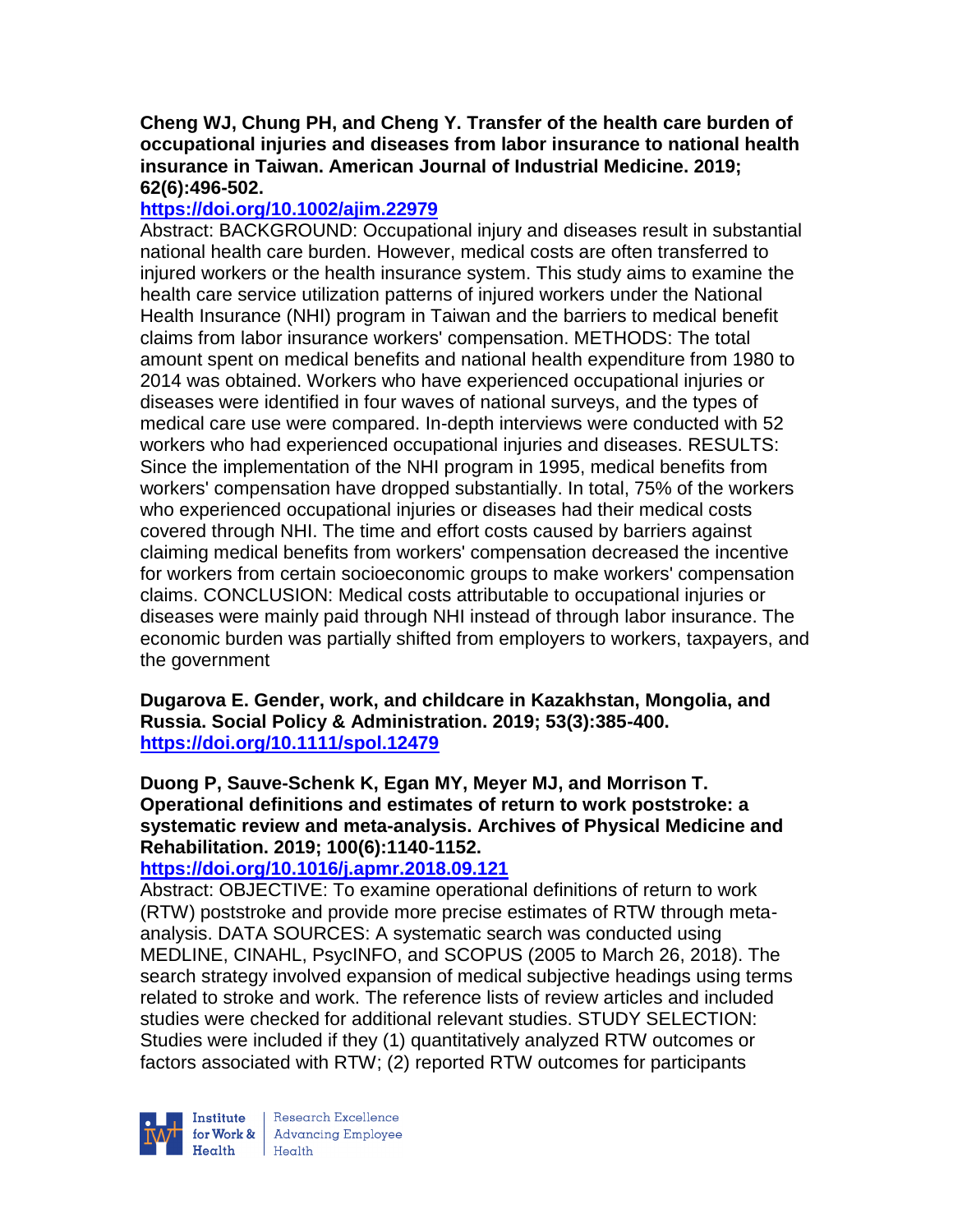employed prior to stroke; and (3) were written in English or French. Two reviewers independently screened titles and abstracts. Of 7265 articles initially identified, 55 studies were included. DATA EXTRACTION: Data were extracted and study quality was assessed by 1 reviewer and verified by a second reviewer. DATA SYNTHESIS: Explicit and implicit operational definitions of RTW were determined and categorized. Ranges of RTW estimates were presented for study and participant characteristics. Pooled summary estimates were calculated for comparable studies by follow-up time poststroke: 55.7% at 1 year (95% confidence interval [95% CI], 51.3%-60.0%) and 67.4% at 2 years (95% CI, 60.4%-74.4%). Similar summary estimates were noted when only populationbased studies were considered: 56.7% at 1 year (95% CI, 48.3%-65.1%) and 66.7% at 2 years (95% CI, 60.2%-73.2%). CONCLUSIONS: Operational definitions varied across studies and were often not explicitly reported. To promote comparability of RTW outcomes in future studies, we recommend working toward a universal operational definition and consistent follow-up times. The more precise estimates calculated in this review could be used as benchmarks for health care and social service providers

**Green DR, Gerberich SG, Kim H, Ryan AD, McGovern PM, Church TR, et al. Knowledge of work-related injury reporting and perceived barriers among janitors. Journal of Safety Research. 2019; 69:1-10. <https://doi.org/10.1016/j.jsr.2019.01.003>**

#### **Lutz N, Taeymans J, Ballmer C, Verhaeghe N, Clarys P, and Deliens T. Costeffectiveness and cost-benefit of worksite health promotion programs in Europe: a systematic review. European Journal of Public Health. 2019; 29(3):540-546.**

#### **<https://doi.org/10.1093/eurpub/cky269>**

Abstract: BACKGROUND: The aim of this study was to assess the evidence regarding economic evaluations of worksite health promotion programs in Europe. METHODS: Following the Preferred Reporting Items for Systematic Reviews and Meta-Analyses guidelines, the literature search, study selection, data extraction and quality appraisal were performed independently by two researchers. Full economic evaluations of worksite health promotion programs carried out in a European workplace were included. RESULTS: From 1728 search results, 39 articles describing 37 studies were included. Regarding methodological quality, 9 studies were rated as strong, 15 as moderate and 15 as weak. Six of the studies fulfilled the minimum standard for health economic evaluations. Worksite health promotion was applied in many different forms for a wide range of settings. Cost-effectiveness, cost-benefit and cost-utility analyses were performed from different perspectives. Effects on health outcomes tended to be small and uncertain. Only 9 out of 21 cost-benefit analyses reported a financial benefit and 10 out of 23 cost-effectiveness analyses concluded that the intervention was cost-effective. Two out of eight cost-utility analyses were found to be cost-effective. Productivity loss accounted for more than 85% of the total



Research Excellence for Work & Advancing Employee  $H_{\text{eath}}$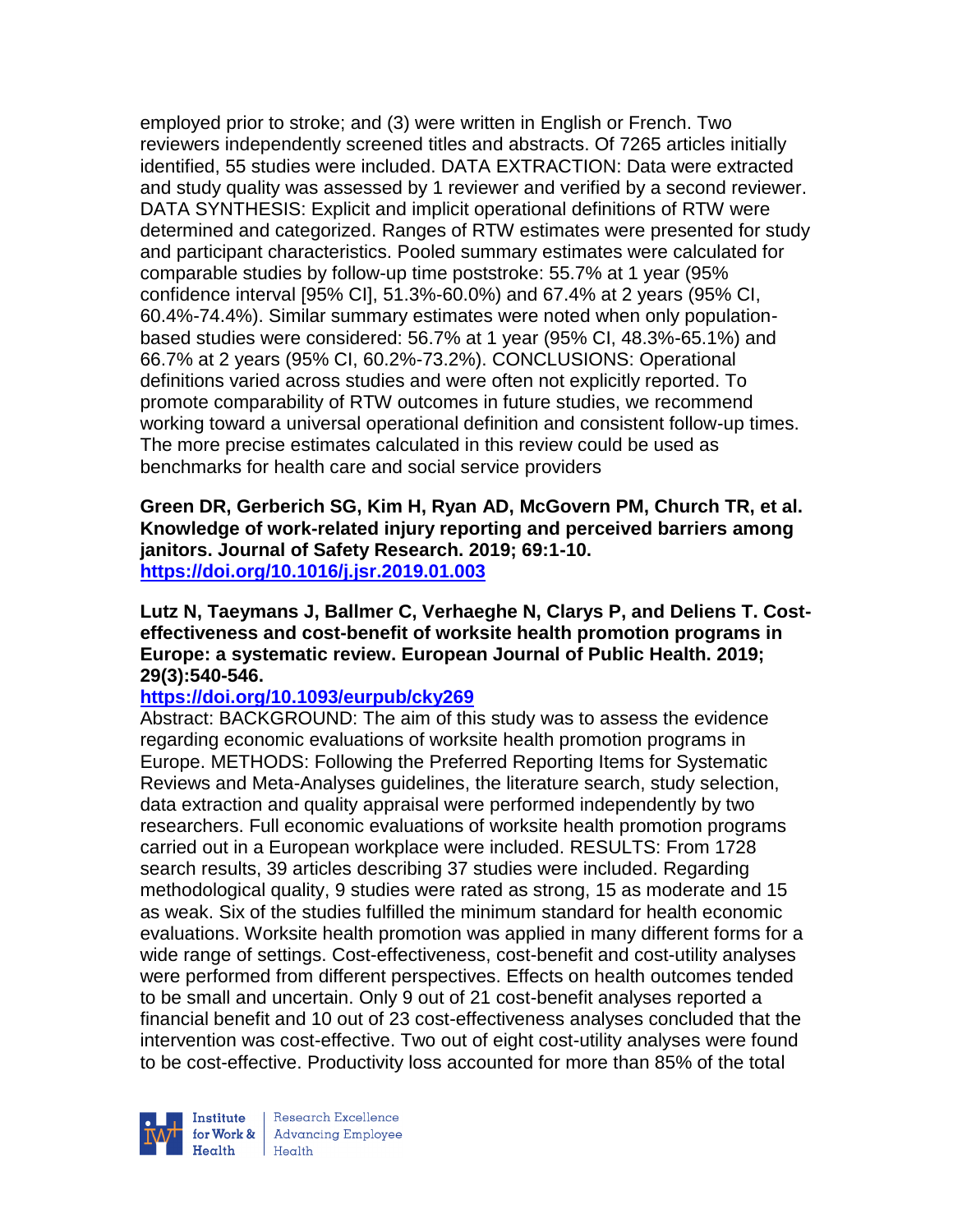costs and thus, was the main cost driver in the analyses. CONCLUSIONS: Due to considerable heterogeneity, no specific type of intervention could be identified to be particularly effective and the economic value of worksite health promotion remains uncertain. Further studies, investigating comprehensive worksite health promotion programs are needed to provide evidence on their efficiency. Guidelines to perform economic evaluations in the field of worksite health promotion, especially for valuation of productivity loss, are required

#### **Macedo RF, Cerqueira EMFP, Algranti E, Silva D, and De Capitani EM. High frequency and severity of pleural changes in former workers exposed to anthophyllite associated with other contaminating amphibole asbestos in Brazil. American Journal of Industrial Medicine. 2019; 62(6):503-510. <https://doi.org/10.1002/ajim.22977>**

Abstract: OBJECTIVE: To evaluate the frequency and severity of pleuropulmonary alterations in anthophyllite-exposed former workers in Itapira, Sao Paulo, Brazil. The amphibole anthophyllite, a magnesium-iron silicate, had its mining, marketing, and use forbidden in Brazil in 1995. METHODS: Former workers were followed from 1999 to 2011. All completed chest X-ray interpreted using the International Labour Office (ILO) classification. High-resolution computed tomography was used at the final evaluation. Spirometry assessed forced vital capacity (FVC), forced expiratory volume in the first second (FEV1), and FEV1/FVC throughout the follow-up period. Samples from the mined ore were analyzed by X-ray diffraction (XRD) and scanning electron microscopy coupled to energy dispersive spectroscopy (SEM-EDS). RESULTS: XRD and SEM-EDS confirmed the presence in ore of anthophyllite at a concentration of 75%, in addition to tremolite and other amphiboles in lower concentrations. Twenty-eight subjects were evaluated. Median time of exposure was 3 years (minimum = 1; maximum = 18; interquartile interval =  $1-4$ ). Twenty cases of pleural abnormalities were diagnosed in 26 evaluated (77%). The average latency time was 25.6 +/- 7.4 years. Two individuals (7.7%) showed progressive worsening of diffuse pleural thickening (DPT) and exhibited an annual FVC decrease of 85 mL and 150 mL, respectively. CONCLUSION: This small sample showed a very high index of nonmalignant pleural abnormalities in anthophylliteexposed workers compared with workers exposed to other kinds of fibers. Rapidly progressive DPT, defined by the severity of pleural compromise, was possibly secondary to the presence of other amphibole types in the inhaled dust. No significant loss of FVC was found in the studied group as a whole. No cases of asbestosis, lung carcinoma, and mesothelioma were diagnosed in this cohort

## **Mathieu M, Eschleman KJ, and Cheng D. Meta-analytic and multiwave comparison of emotional support and instrumental support in the workplace. Journal of Occupational Health Psychology. 2019; 24(3):387- 409.**

#### **<https://doi.org/10.1037/ocp0000135>**

Abstract: Two complementary studies were conducted to compare emotional



Research Excellence for Work & | Advancing Employee Health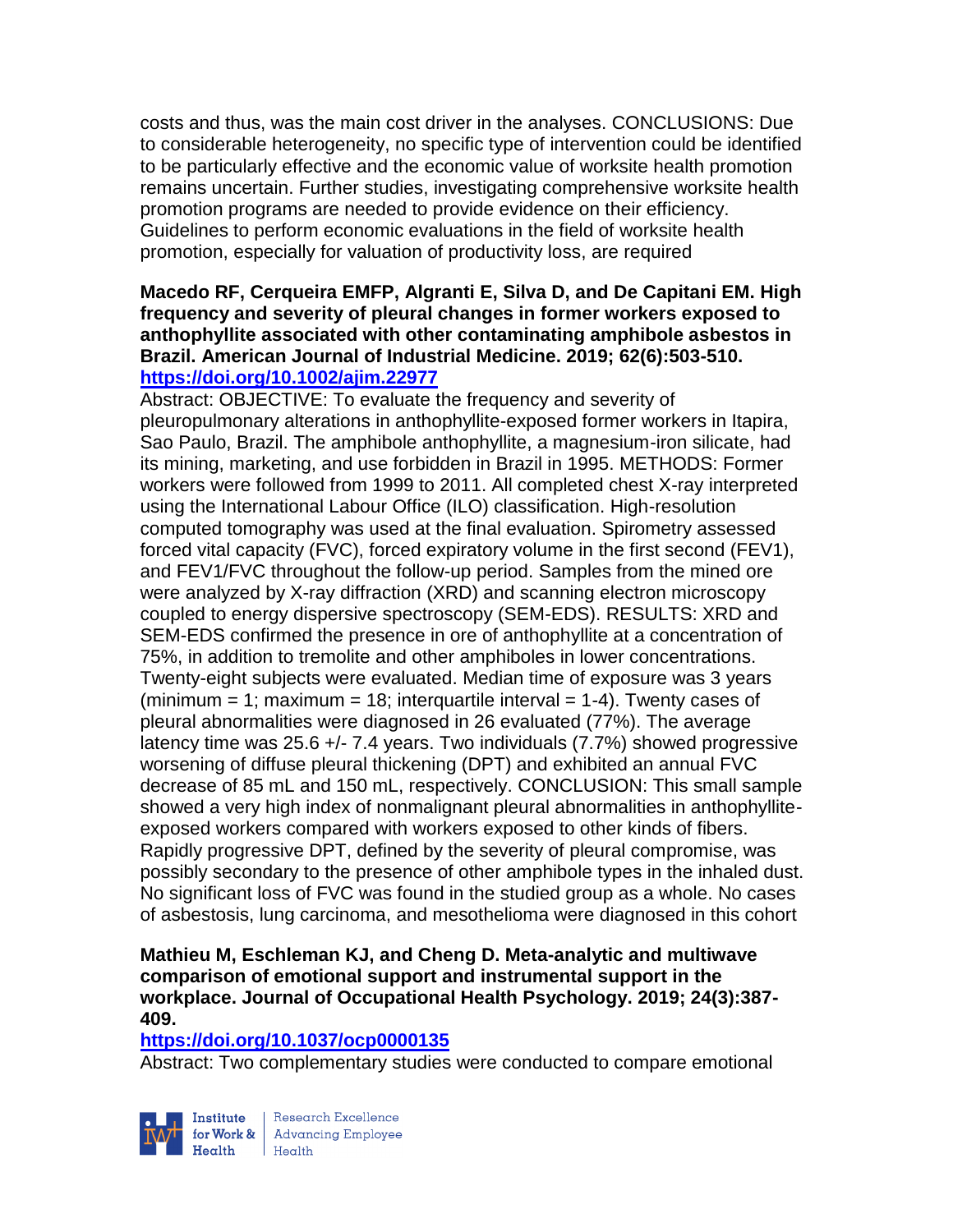support and instrumental support in the workplace. Study 1 included metaanalyses with 142 independent samples containing 68,354 participants and tested the moderation effects of source of support (supervisor vs. coworker) and support scale type (received vs. availability). Study 2 incorporated a two-wave survey design and objective ratings of participant job demands. Overall, emotional support and instrumental support were strongly correlated and demonstrated a similar pattern of effects with work criteria. However, the emotional support-instrumental support relationship is stronger within occupations higher in emotional labor demands. Moderation effects of support on stressor-criteria relationships were also reviewed among the primary studies in the meta-analysis. For both emotional support and instrumental support, buffering effects and reverse buffering effects were commonly found, which indicates that contextual factors need to be considered to determine when support mitigates or exacerbates the effect of stressors on work criteria. Moderation effects of source of support (supervisor vs. coworker) and support scale type (received vs. availability) were also tested. In general, support was more strongly correlated with criteria when the source of support was the supervisor and the scale included items about the availability of support. The findings from the two studies provide researchers and practitioners a guide for when emotional support and instrumental support converge or diverge. (PsycINFO Database Record (c) 2019 APA, all rights reserved)

# **Puerto Valencia LM, Weber A, Spegel H, Bogle R, Selmani A, Heinze S, et al. Yoga in the workplace and health outcomes: a systematic review. Occupational Medicine (London). 2019; 69(3):195-203.**

#### **<https://doi.org/10.1093/occmed/kqz033>**

Abstract: BACKGROUND: Health promotion in the workplace is intended to enhance employee health and well-being. Yoga programmes are easy to implement and have been effective in the management of various health conditions. AIMS: To assess the evidence regarding the effectiveness of yoga programmes at work. METHODS: A search of electronic databases of published studies up until the 1st of April 2017. Inclusion criteria for the systematic review were randomized controlled trials of adult employees and yoga in the workplace. Quality appraisal was carried out using the Cochrane Collaboration's tool for assessing risk of bias in randomized trials. RESULTS: Of 1343 papers identified, 13 studies met the inclusion criteria. Nine out of 13 trials were classified as having an unclear risk of bias. The overall effects of yoga on mental health outcomes were beneficial, mainly on stress. Most of the cardiovascular endpoints showed no differences between yoga and controls. Other outcomes reported positive effects of yoga or no change. CONCLUSIONS: The findings of this study suggest that yoga has a positive effect on health in the workplace, particularly in reducing stress, and no negative effects were reported in any of the randomized controlled trials. Further larger studies are required to confirm this



| Research Excellence for Work & Advancing Employee<br>Health Health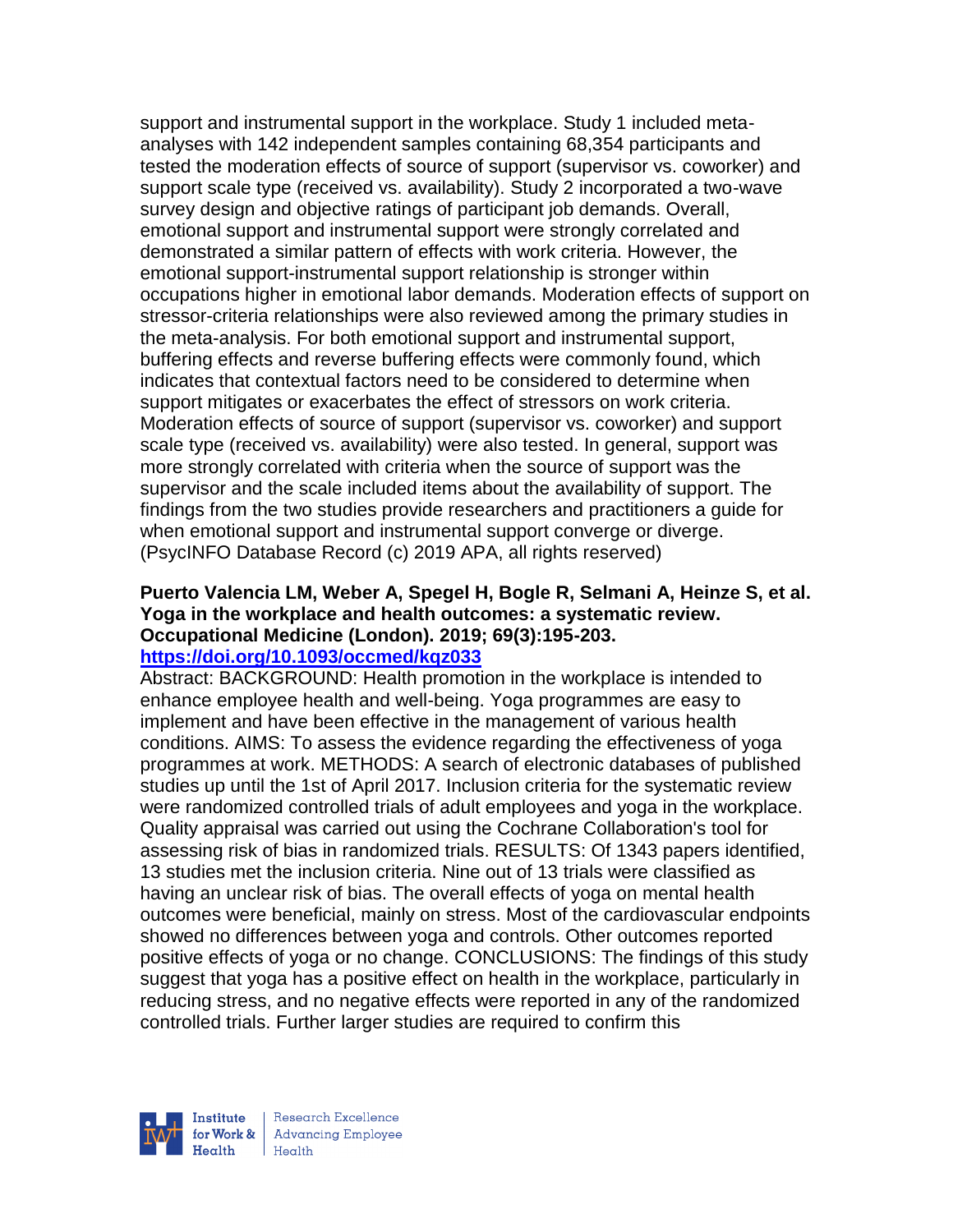**Smith P, Rhodes P, Pavlidis L, Alexander J, and Mcvilly K. Transitioning Australian disability enterprises to open employment community hubs using the Australian legislative framework. Journal of Vocational Rehabilitation. 2019; 50(3):263-271. <https://doi.org/10.3233/JVR-191006>**

#### **Streibelt M and Bethge M. Prognostic accuracy of the SIMBO regarding future return-to-work problems in patients with mental and musculoskeletal disorders. Disability and Rehabilitation. 2019; 41(13):1571-1577. <https://doi.org/10.1080/09638288.2018.1432703>**

Abstract: PURPOSE: A screening instrument (0-100 points) to predict return-towork (RTW) problems was developed. We tested the predictive validity in patients with mental diseases (MD) and musculoskeletal diseases (MSD). MATERIALS AND METHODS: A prospective multicenter study with questionnaires at admission and 3 months after rehabilitation was conducted. Patients with MD and MSD were included. The outcome was occurrence of RTW problems during the follow-up. Receiver operating characteristic analyses were performed. Sensitivity, specificity, and predictive values were calculated for each disease group using the threshold of 27 points. RESULTS: There were 401 patients with MD ( $n = 250$ ) and MSD ( $n = 151$ ) included in the study, and 31.8% and 46.4% reported RTW problems during the follow-up, respectively. The area under curve was 0.885 (0.838-0.920) and 0.899 (0.841-0.943). The sensitivity rates were 87.1% and 87.5% and the specificity rates were 79.9% and 88.4% for MD and MSD, respectively. The post-test probability of experiencing RTW problems was 78.9% for MD and 77.8% for MSD. Analyses including only employed patients showed similar results. CONCLUSIONS: The screening predicts short-term RTW problems after rehabilitation in patients with mental or MSD regardless of employment. The threshold of 27 points was confirmed as reasonable, but alternatives in the range of 20-30 points can also be recommended. Implications for Rehabilitation The SIMBO is a short and economic screening predicting future problems during the return to work (RTW) in patients with mental or musculoskeletal diseases. The SIMBO can be recommended to detect the initial RTW chance at the beginning of the rehabilitation process. This paper implied that there are mainly generic factors predicting the success of an RTW. Based on this it is possible to use one screening for different disease groups

#### **Sylvain C, Durand MJ, Velasquez SA, Lessard N, and Maillette P. Development and implementation of a mental health work rehabilitation program: results of a developmental evaluation. Journal of Occupational Rehabilitation. 2019; 29(2):303-314.**

#### **<https://doi.org/10.1007/s10926-018-9783-9>**

Abstract: Purpose Long-term work disability due to common mental disorders (CMDs) is a growing problem. Yet optimal interventions remain unclear and little is known about implementation challenges in everyday practice. This study



Research Excellence for Work & Advancing Employee<br>Health Health